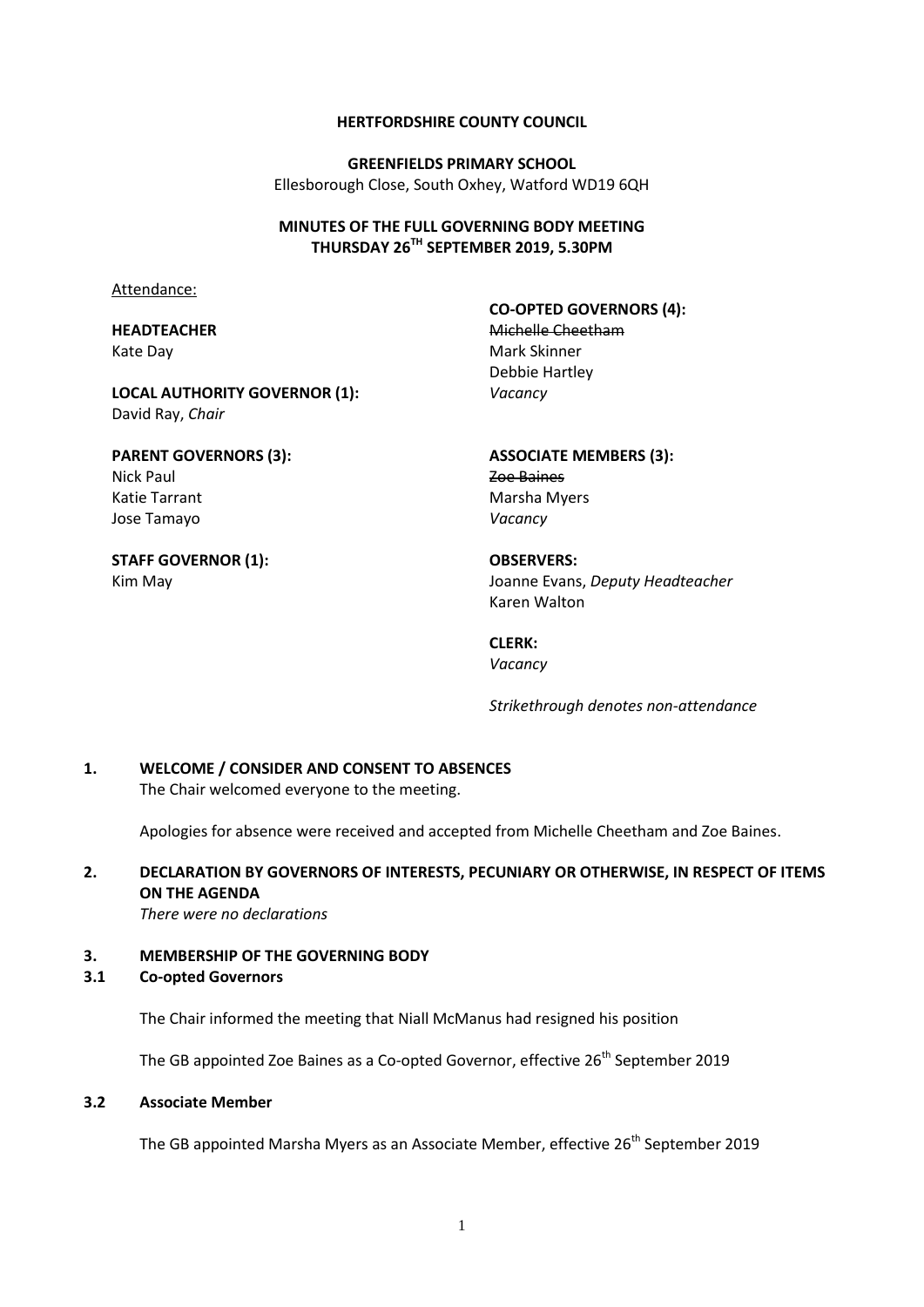### **3.3 Parent Governors**

The terms of office of two of the Parent Governors end in November and December 2019. Whilst Nick Paul has stated he will not stand for re-election, Katie Tarrant indicated that she would be prepared to do so. Therefore an invitation to all parents / carers will be required during October to invite further applications to join the GB.

## **ACTION: Headteacher**

#### **3.4 Clerk**

Karen Walton attended the meeting as an observer and with a view to potentially taking up the role of Clerk. In the event that Karen is offered and accepts the position, a suitable Herts training event will need to be organised for her.

#### **ACTION: Headteacher**

## **4. TO APPROVE THE MINUTES OF THE MEETING HELD ON 11TH JULY 2019**

*The minutes were agreed to be an accurate record of the meeting and were signed by the Chair*

#### **5. MATTERS ARISING FROM THE ABOVE MINUTES**

#### **5.1 SCR data (item 48.11.1)**

Governors provided the school office with the necessary personal documentation to keep the Single Central Record up to date

#### **5.2 Mental Health Champion (item 45.2)**

Marsha Myers, an ex-NHS mental health specialist, joined the GB to take up this role

#### **5.3 Friends of Greenfields School (FOGS) (item 47.1)**

The FOGS chair has been invited to attend the next GB meeting in November 2019. Meanwhile the HT is assisting FOGS in terms of developing a written constitution and audited accounts in preparation for their applying for charitable status

#### **ACTION: Headteacher**

#### **5.4 Pupil Attainment Data (item 48.9.2)**

The data requested in the previous GB meeting had already been distributed but was shared again in the meeting, along with appropriate explanations by the HT. This was the same data shown and commented on in the September 2019 HIP visit report, also distributed to the governors ahead of the meeting

## **5.5 Governor Faculty Links (item 48.17.5)**

The following links were agreed in the meeting:

**English – Katie Tarrant STEM – David Ray Behaviour / PHSE / Wellbeing – Marsha Myers Early Years – Debra Hartley Curriculum – Mark Skinner**

*The Governing Body noted that all other points for action had been either fulfilled or would be covered within the agenda of this meeting*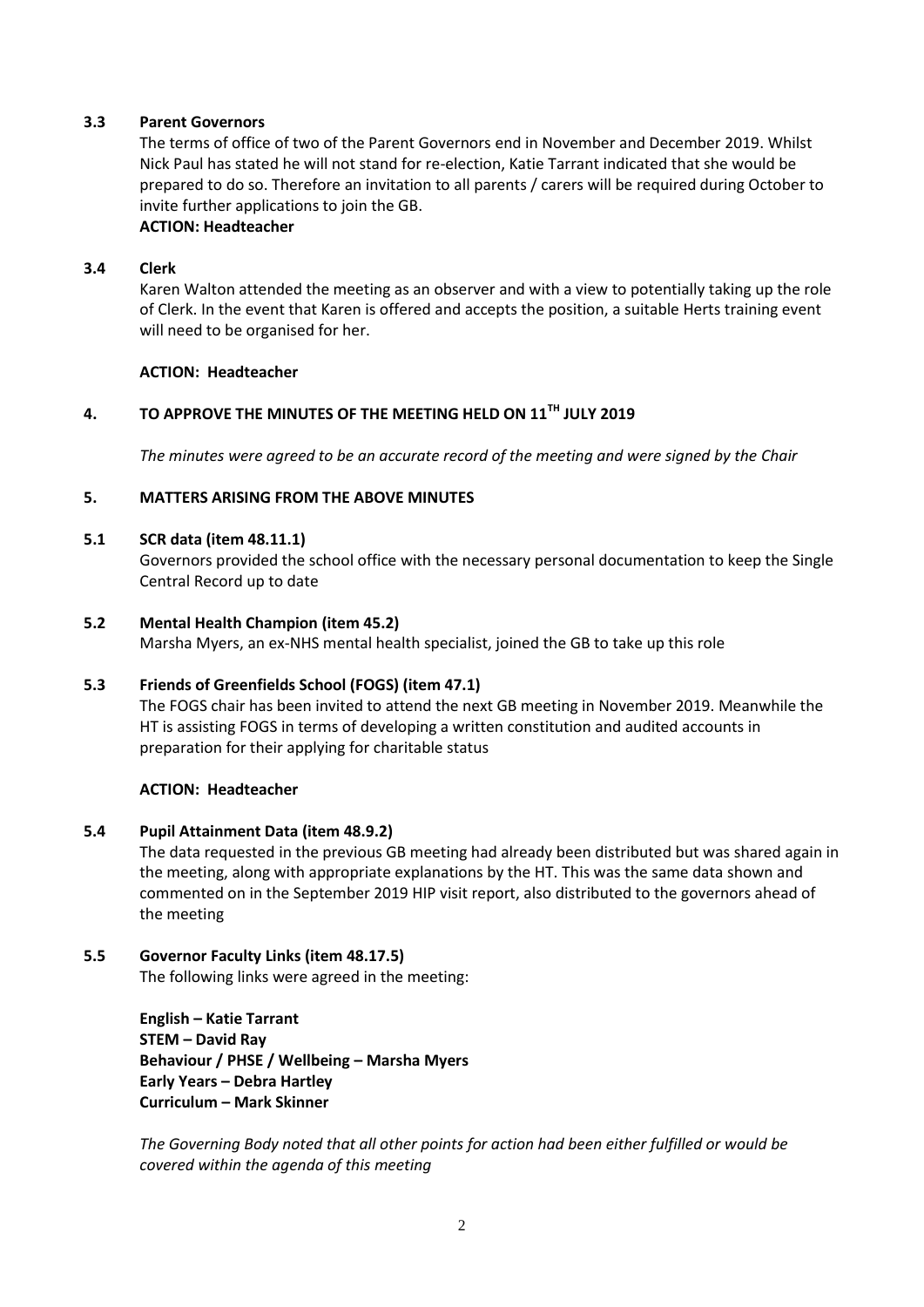## **6. TO RECEIVE THE HEADTEACHER'S VERBAL REPORT 6.1 Numerical Data**

## **6.1.1 Pupil Numbers**

|              | <b>Number of Pupils on</b><br><b>Roll September 2019</b> | <b>Applications to join</b><br>pending | % of places filled |
|--------------|----------------------------------------------------------|----------------------------------------|--------------------|
| Nursery      | 23                                                       | $\overline{7}$                         | 88%                |
| 30 hours     | $9 (+3)$                                                 | 6                                      | 92%                |
| Reception    | 21                                                       | $\mathbf{1}$                           | 67%                |
| Year 1       | 27                                                       |                                        | 90%                |
| Year 2       | 27                                                       |                                        | 90%                |
| Year 3       | 21                                                       |                                        | 70%                |
| Year 4       | 27                                                       |                                        | 90%                |
| Year 5       | 19                                                       |                                        | 63%                |
| Year 6       | 25                                                       |                                        | 83%                |
| Whole School | 190                                                      | 8                                      | 81%                |

## **6.1.2 Pupil Attendance**

| To date      | <b>Since September 2019</b> | <b>Academic Year</b><br>2018-2019 | <b>Academic Year</b><br>2017-2018 |
|--------------|-----------------------------|-----------------------------------|-----------------------------------|
| Nursery      | Staggered start, no data    | 89.2%                             | 90%                               |
| Reception    | 94.7%                       | 94.9%                             | 91%                               |
| Year 1       | 98.4%                       | 95.7%                             | 80%                               |
| Year 2       | 94%                         | 90.3%                             | 97%                               |
| Year 3       | 96.6%                       | 96.5%                             | 93%                               |
| Year 4       | 98.1%                       | 94%                               | 97%                               |
| Year 5       | 95.9%                       | 95.5%                             | 95%                               |
| Year 6       | 97.5%                       | 96.1%                             | 95%                               |
| Whole School | 96.8%                       | 94.5%                             | 93%                               |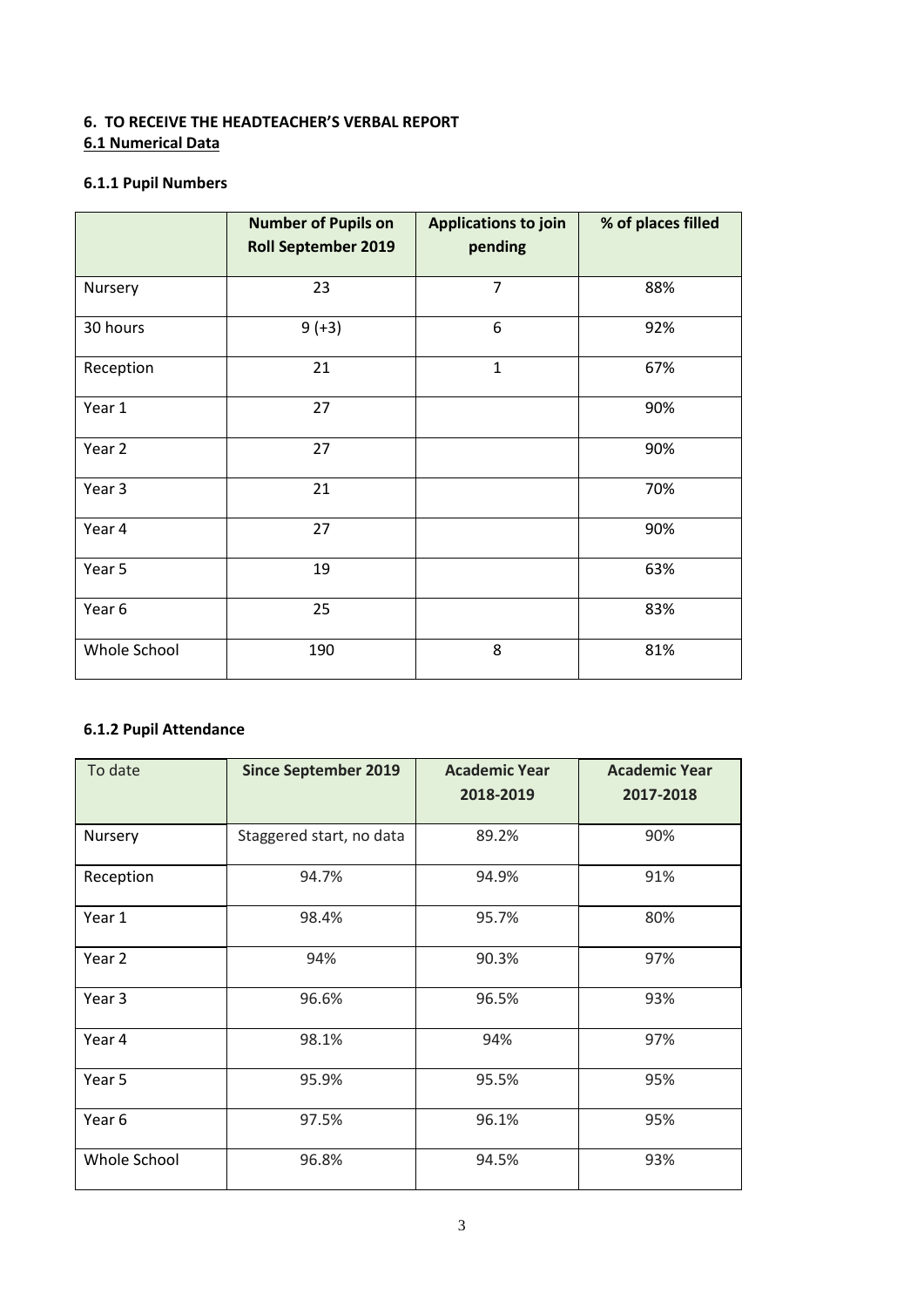Last year 14 children had attendance less than 91% - 7%. Meetings with all families currently and working out how to improve these figures.

## **6.1.3 Teaching Quality**

All classes have had drop-ins so far this term but no formal observations seen yet. Timetable for observations shared with all staff. Learning walks planned for w/c 30<sup>th</sup> including Maths Fluency walk by Mrs May. All classes considered to be on task and behaviour good.

## **6.1.4 Safeguarding**

|                              | <b>Nursery</b> | Reception | 2 | 3 |   | 5 |  |
|------------------------------|----------------|-----------|---|---|---|---|--|
| Team Around the Family       |                |           |   |   | 0 |   |  |
| Child in Need                |                |           | 0 |   |   | 0 |  |
| <b>Child Protection Plan</b> |                |           |   |   |   | 0 |  |

|                       | <b>Nursery</b> | Reception |  |  |  |
|-----------------------|----------------|-----------|--|--|--|
| Looked After Children |                |           |  |  |  |

|                   | <b>Nursery</b> | Reception | 1 | $\overline{2}$ | 3    | 4 |  |
|-------------------|----------------|-----------|---|----------------|------|---|--|
| EHCPs (submitted) |                | 0(1)      |   | 1              | 3(1) |   |  |

#### **6.1.5 Number of Exclusions**

| <b>Since September 2019</b> | 2018/19 Cumulative Total | 2017/18 Comparison |  |  |  |
|-----------------------------|--------------------------|--------------------|--|--|--|
|                             |                          |                    |  |  |  |

2 children were sent home for 'cooling off' time this week for physical incidents. Both in the afternoon after the register had been taken. No formal exclusion needed.

## **6.1.6 Number of reported Racist Incidents**

| <b>Since last Governing Body</b> | 2018/19 | 2017/18 |
|----------------------------------|---------|---------|
|                                  |         |         |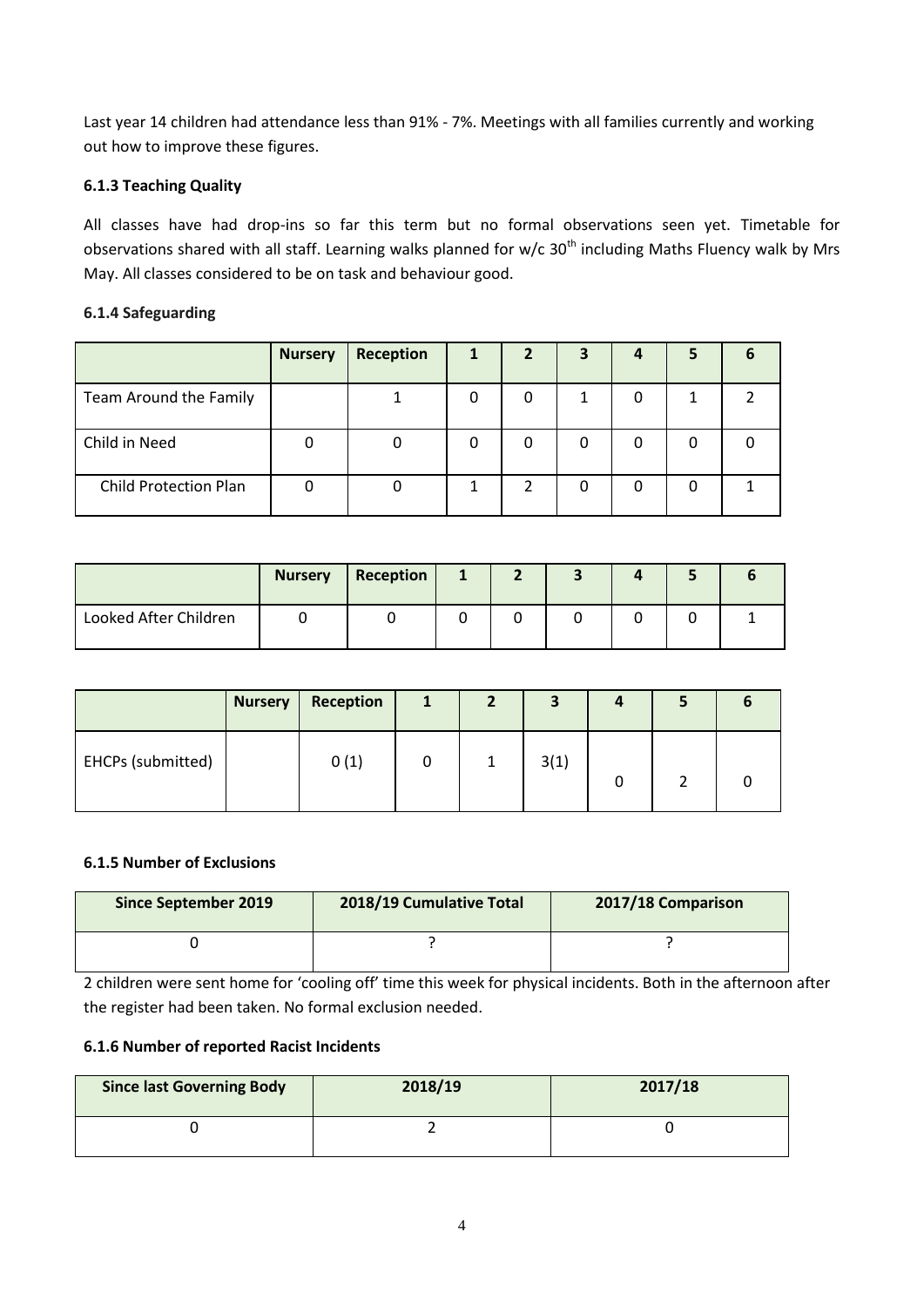#### **6.1.7 Number of Written Parental Complaints**

| September 2019 | 2018/19 Comparison | 2017/18 Comparison |
|----------------|--------------------|--------------------|
|                |                    | Unable to confirm  |

#### **6.2 Herts advisors – New HIP Linda Hardman**

Met in summer holidays, handover from previous HIP Anne Peck. Last meeting with Anne in holidays working on SDP and SEF. Met with Linda 13/9 go through SDP, SEF and PPG as well as monitoring and evaluation cycles

Dates for HIP meetings / visits / JARV through the school year were shared with the GB.

**6.3 Bids / Grants –** successful bids for Kelloggs £1k, South Oxhey Parish Council £4k and Educity £1k

These grants have been spent on Breakfast Club (new storage and resources), Nurture (new outdoor area resources), CPOMs and ICT equipment.

Educity will provide STEM workshops, one for every class throughout the year. Free for children and saves us resources

**6.4 Performance Management –** all TAs and office staff completed. Class teachers planned for October, and the HTPM at end September.

**6.5 Trips –** beginning to book up. Trying to ensure meaningful and purposeful. Y5 Kidzania booked, Y6 Houses of Parliament sorted, Bletchley Park potential

**6.6 Merchant Taylors' and St Helen's links –** re-established for this year. Plan for boys to do writing mentoring and editing, girls to hear readers

**6.7 Pupil Progress Meetings –** initial ones completed with each class teacher. Children of concern identified and strategies discussed for staff to try. Intervention groups set up

## **6.8 Clubs**

- Before School Club: £2.50 / £2 all fine. Average 6 children before 8am, 20 after 8am
- Multisports, choir, Little Acorns, game on football, all run at lunch time.
- Football, Tennis, Netball, Art, Gymnastics, Basketball, Computer, Science and Archery all run after school. Superstar sports running differently – we pay for the club and make money on top. Needs 8 to be viable

**6.9 Herts Support and Outcomes –** visits from HIP, EY support (Rebecca Massey), English report (Kirsten Snook) and Maths support (Gill Shearsby Fox). All positive. Kirsten Training Day for all staff on Phonics and Fluency, Gill – time to support Kim in new role as Maths Lead. Rebecca – Nursery and 30 hours help

## **6.10 Curriculum**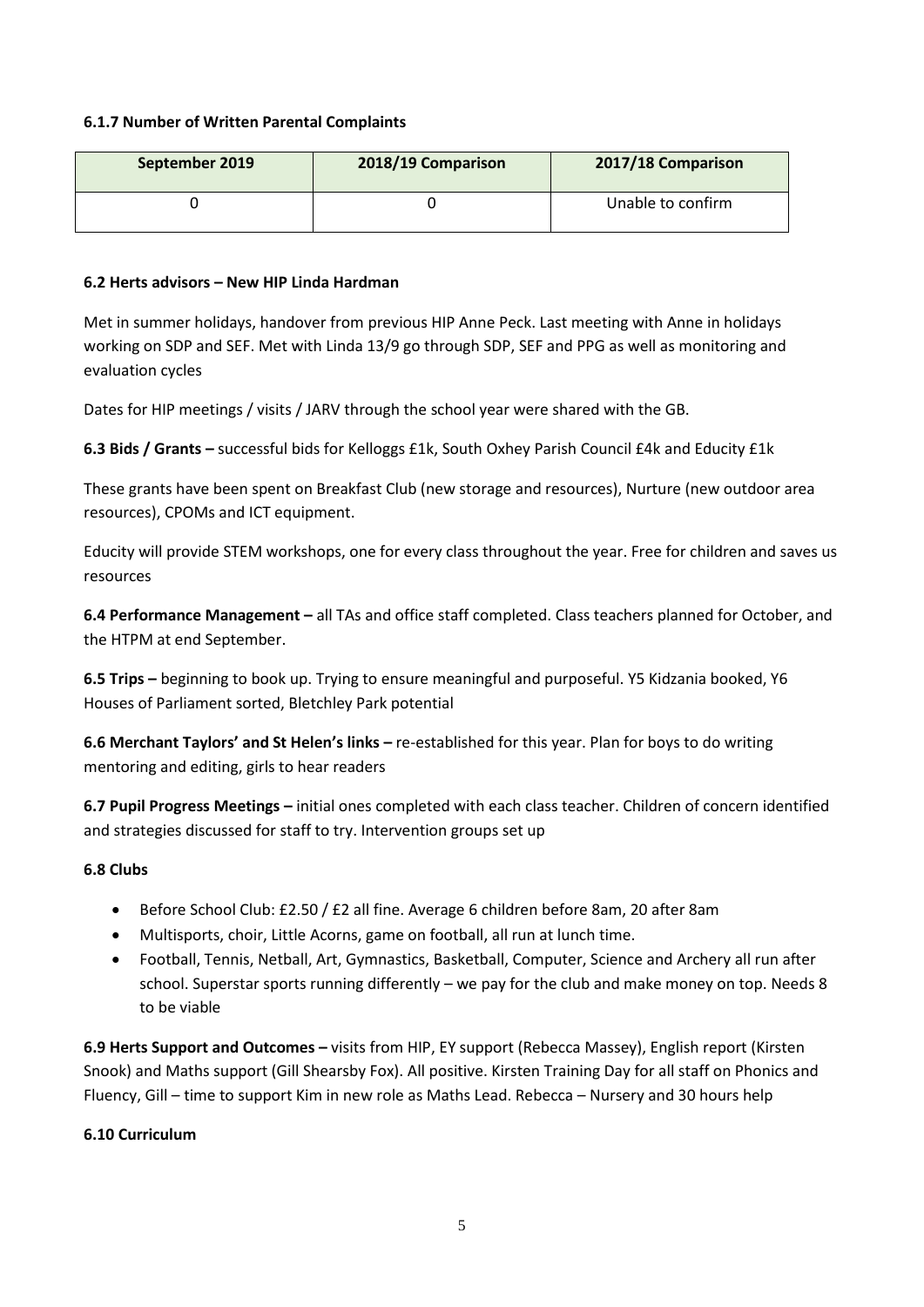|                     | Early Years                                       | $\mathbf{1}$       | $\overline{2}$                              | 3                | 4                     | 5                       | 6                        |  |  |  |  |
|---------------------|---------------------------------------------------|--------------------|---------------------------------------------|------------------|-----------------------|-------------------------|--------------------------|--|--|--|--|
| Introduction        |                                                   | Sustainable Planet |                                             |                  |                       |                         |                          |  |  |  |  |
| Autumn 1            | People who<br>This is Me<br>help us<br>This is Me |                    | <b>Book of</b><br>Adventure -<br>This is Me | Angry<br>Planet  | <b>Magic</b>          | Ancient<br><b>Egypt</b> | <b>WWII</b>              |  |  |  |  |
| Autumn <sub>2</sub> | <b>Celebrations</b>                               | Food               | Food                                        | Amazon           | <b>Ancient Greeks</b> |                         |                          |  |  |  |  |
| Spring 1            | <b>Globetrotters</b><br>Weather                   | <b>Stone Age</b>   | London                                      | <b>Charities</b> | Autobiographi<br>es   | Space                   | World<br><b>Changers</b> |  |  |  |  |
| Spring 2            | Food                                              | <b>Animals</b>     | <b>Famous</b><br>People                     |                  | <b>Habitats</b>       |                         |                          |  |  |  |  |
| Summer 1            | <b>Mini beasts</b>                                | <b>Seasons</b>     | Weather                                     | <b>Romans</b>    | <b>Invaders</b>       | Local<br><b>Study</b>   | <b>Wonder</b>            |  |  |  |  |
| Summer 2            | <b>Journeys</b>                                   | <b>Superheroes</b> | <b>Plants</b>                               |                  | <b>Anglo Saxons</b>   |                         | This is Us               |  |  |  |  |

Whole school Sustainable Planet: Y6 - Window, Y5 - The Giving Tree, Y4 - The World the Jack built, Y3 -Someone swallowed Stanley, Y2 – there's a Rangtan in my bedroom, Y1 – Recycle Michael

## **6.11 Volunteers Meeting**

Attended by 12 people and then a further 5 have volunteered. All supporting in class at some point during week. DBS and Safeguarding to be done first, but all invited in. All have been contacted and given times to read / help out / walk to swimming etc.

## **6.12 CPOMs / Safeguarding**

This has now been installed and is running. All staff trained and using. Double signatures for access to cases, safe, GDP compliant, usable from home.

DSL meetings monthly. Adding Nurture staff member to team from Christmas

#### **6.13 Pupil Premium Update**

|                     | <b>Nursery</b> | Reception | $\mathbf{1}$ | $\overline{2}$ | 3 | $\boldsymbol{4}$ | 5 | 6  | <b>Total</b> |
|---------------------|----------------|-----------|--------------|----------------|---|------------------|---|----|--------------|
| PPG                 |                | 3         | 4            |                | 5 | 4                | 4 | 13 | 38           |
| Higher Level<br>PPG |                |           |              |                |   |                  |   |    |              |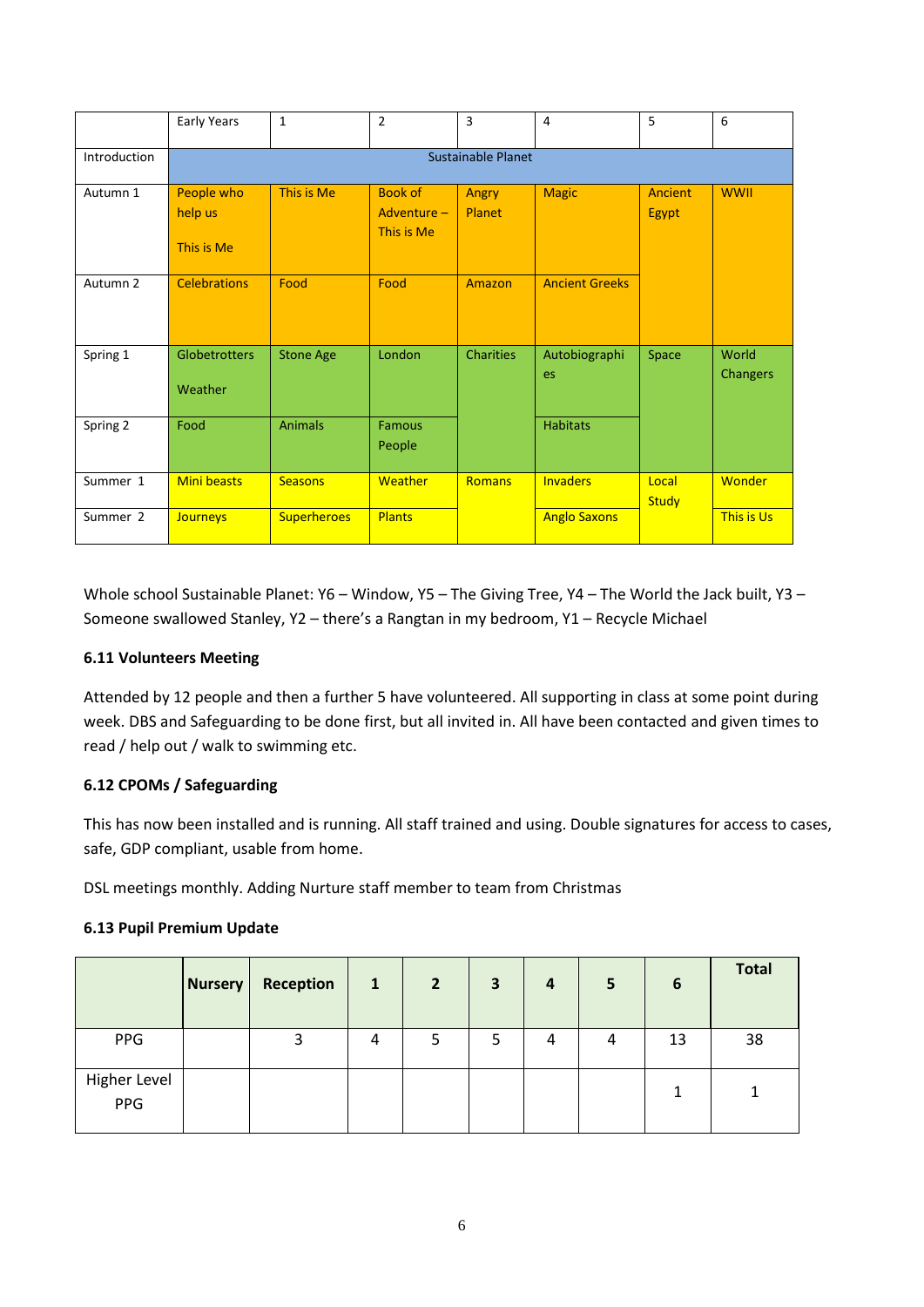PP statement for website written but HIP checking first. PPG funding used to pay for phonics support, Nurture and some SLT and Office time for dealing with parents, families and data.

## **6.14 Sports Grant Update**

Joined South Oxhey Sports Partnership again. Several other SO schools pulled out so watching how this works this year in the cluster.

## **6.15 Safeguarding Update (including Prevent)**

Level 1 training – in house update using Herts Powerpoint delivered on 2/9. Prevent training done by all staff. Level 1 compulsory 3 year training on 25<sup>th</sup> Oct by John Mairs to which governors are invited

## **6.16 Continuing Professional Development Update**

## **6.17 Staffing Update**

Specialist French teacher is taking redundancy at the October half term. An agency supply teacher is being sought for one day per week to cover Y3, with the proviso of being available for the rest of the school year.

A new member of staff is being recruited on a full time temporary contract for the Nursery, anticipating the roll number exceeding 26 after Christmas.

There followed a Q&A session on the HT's report which addressed the following points:

- Further clarification on attainment data
- Y6 preparation for SATS papers
- Staff feedback on CPOMS very positive
- Status and ownership of the SDP amongst the staff
- Status and content of the SEF
- Continued provision of French teaching versus statutory requirements for MFL

## **7 FINANCE UPDATE**

The latest forecast is now showing a more balanced picture versus the previous deficits. This improved outlook is due to several factors including reduction in staffing costs, income from the nursery and lettings of the assembly hall.

## **8 PREMISES UPDATE**

- 8.1 The Chair advised that the contract for the windows and doors project was expected to be signed next week, after which a kick-off meeting can be arranged at the school to approve the final details and agree an implementation schedule. Site work unlikely to start before the end of October
- 8.2 A temporary boiler is due to be installed in the next week or two. The replacement boiler and heating system project will start after the completion of the windows project, probably around March 2020.
- 8.3 The Chair reported on the repairs and ongoing improvements being made to the nursery pod, including internal and external decoration, tiling, toilets and installation of washing machine and drier.